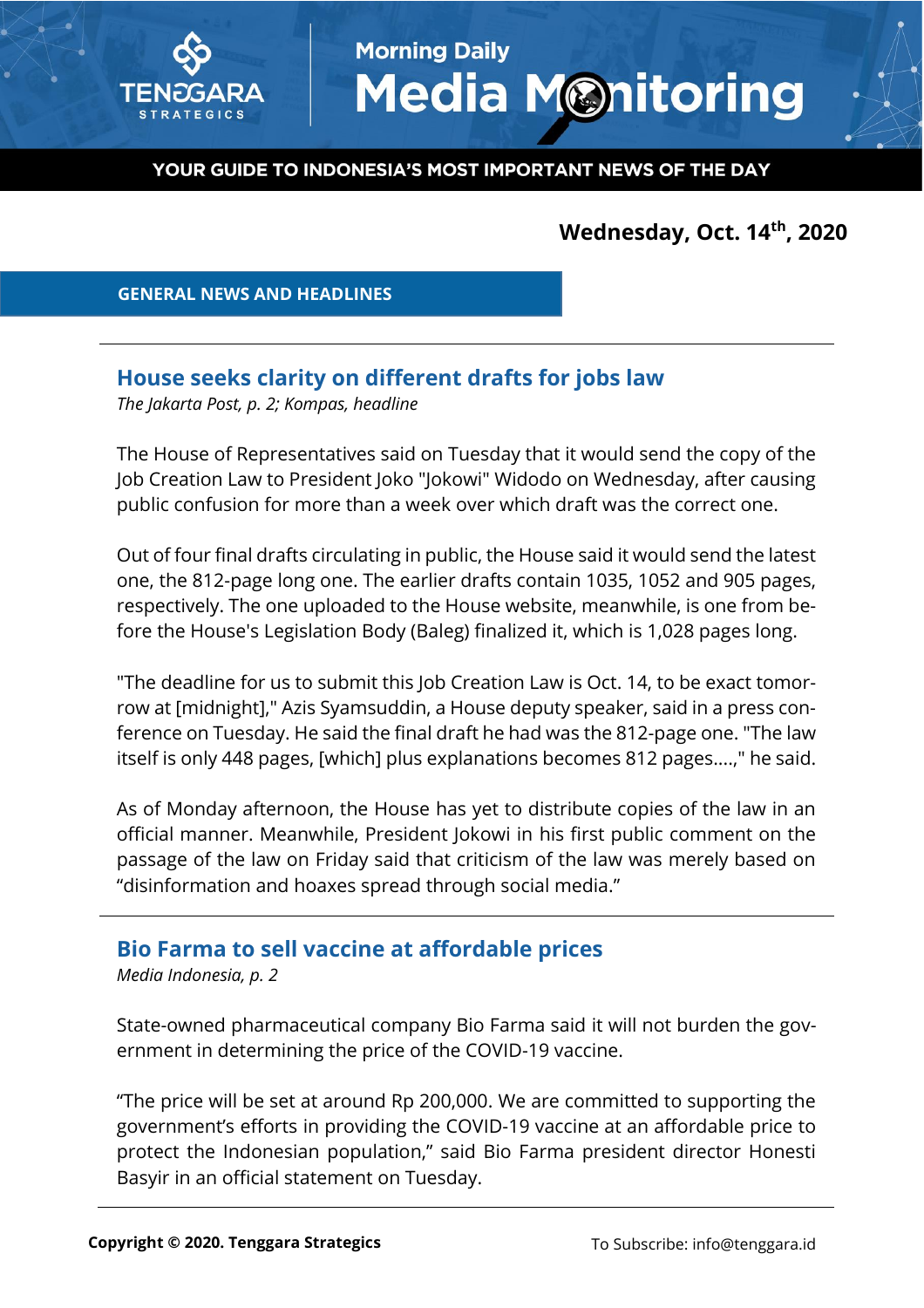This was conveyed in response to news reports that Sinovac had signed a vaccine procurement contract with Brazil that would sell it for US\$1.96 (Rp 28,939) per dose. Sinovac is carrying out clinical trials of the vaccine in China, Indonesia, Brazil, Turkey, Bangladesh and Chile.

"We have clarified information on the pricing of the COVID-19 vaccine in Brazil to Sinovac. Sinovac confirmed that information about a purchase contract for 46 million doses valued at US\$90 million (Rp 1.33 trillion) with the Brazilian government is incorrect," Honesti explained.

According to Honesti, Sinovac said there were several factors in determining the price for the vaccine. One factor is investment in phase 3 clinical trials, especially in large-scale efficacy trials.

"Thus, the COVID-19 vaccine pricing scheme in Indonesia cannot be equated to that of other countries," he added.

## **Public interest in COVID-19 drugs, vaccines is low, says survey** *Koran Tempo*

A survey initiated by LaporCOVID-19 (Report COVID-19), together with various other institutions, found low public interest in COVID-19 drugs and vaccines being developed by the government.

The survey referred to the medicine being developed by Airlangga University (Unair), the State Intelligence Agency (BIN) and the Indonesian Military (TNI) as well as Sinovac Biotech's vaccine, in partnership with Bio Farma, which is currently undergoing clinical trials.

One of the researchers, Dicky Pelupessy, said that the involvement of BIN and the TNI may have contributed to the respondents' doubts, which may be due to the assumption that an intelligence agency and the military do not have the scientific expertise to develop a drug.

Moreover, 32 percent of respondents did not agree to volunteer for vaccine clinical trials and another 27 percent of respondents were hesitant to become a volunteer.

Another researcher, Irma Hidayana, said that the respondents' rejection and doubt concerning the Sinovac vaccine was reasonable, as 40 percent of respondents think that the vaccine development process requires a longer time.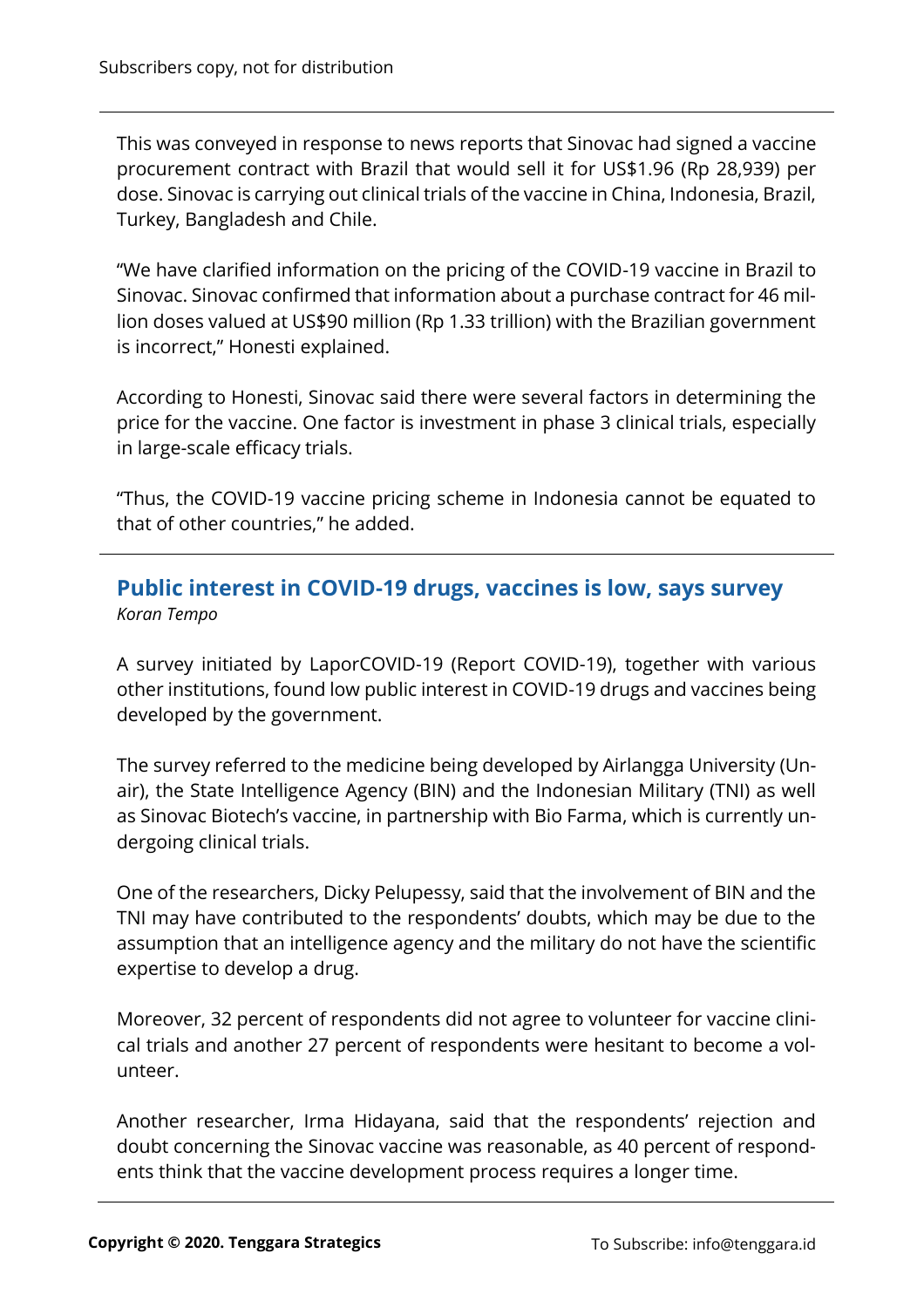The survey accommodated 2,109 respondents of various ages, educational backgrounds and occupations from 34 provinces.

## **Beware of disasters compounded by La Niña, govt warns**

*Media Indonesia, p. 2; Republika, p. 3*

The government has warned that multiple disasters may occur at the end of this year with the rainy season approaching, compounded by the periodic weather phenomenon La Niña.

"Starting this October, a lot of heavy rain has been forecasted. Landslides could occur and there may even be earthquakes and a tsunami," said Coordinating Maritime Affairs and Investment Minister Luhut Pandjaitan on Tuesday.

Luhut asked the public to heed every warning issued by the Meteorology, Climatology and Geophysics Agency (BMKG). On the same occasion, BMKG head Dwikorita Karnawati said that over the next three months, all regions in the country, except Sumatra, would be seeing heavy rainfall.

Meanwhile, President Joko "Jokowi" Widodo instructed the National Disaster Mitigation Agency (BNPB) and all related parties to anticipate extreme weather.

# **Prabowo to visit US for first time in decades**

*The Jakarta Post, p. 1*

Nearly one year after being appointed defense minister by his political rival, former Army general Prabowo Subianto is leaving for the United States this week to meet his US counterpart Mark Esper; quite a diplomatic achievement after years of being barred entry to the country.

Prabowo had long been banned from visiting the US because of allegations of human rights abuses. He was included in a blanket ban on the Army's Special Forces (Kopassus) for alleged human rights violations in then-East Timor when the territory was under Indonesian rule.

The minister talked about the five-day visit to the US starting on Thursday in a video released by the Gerindra Party on Tuesday, confirming that he was accepting the invitation because he considered the US an important country.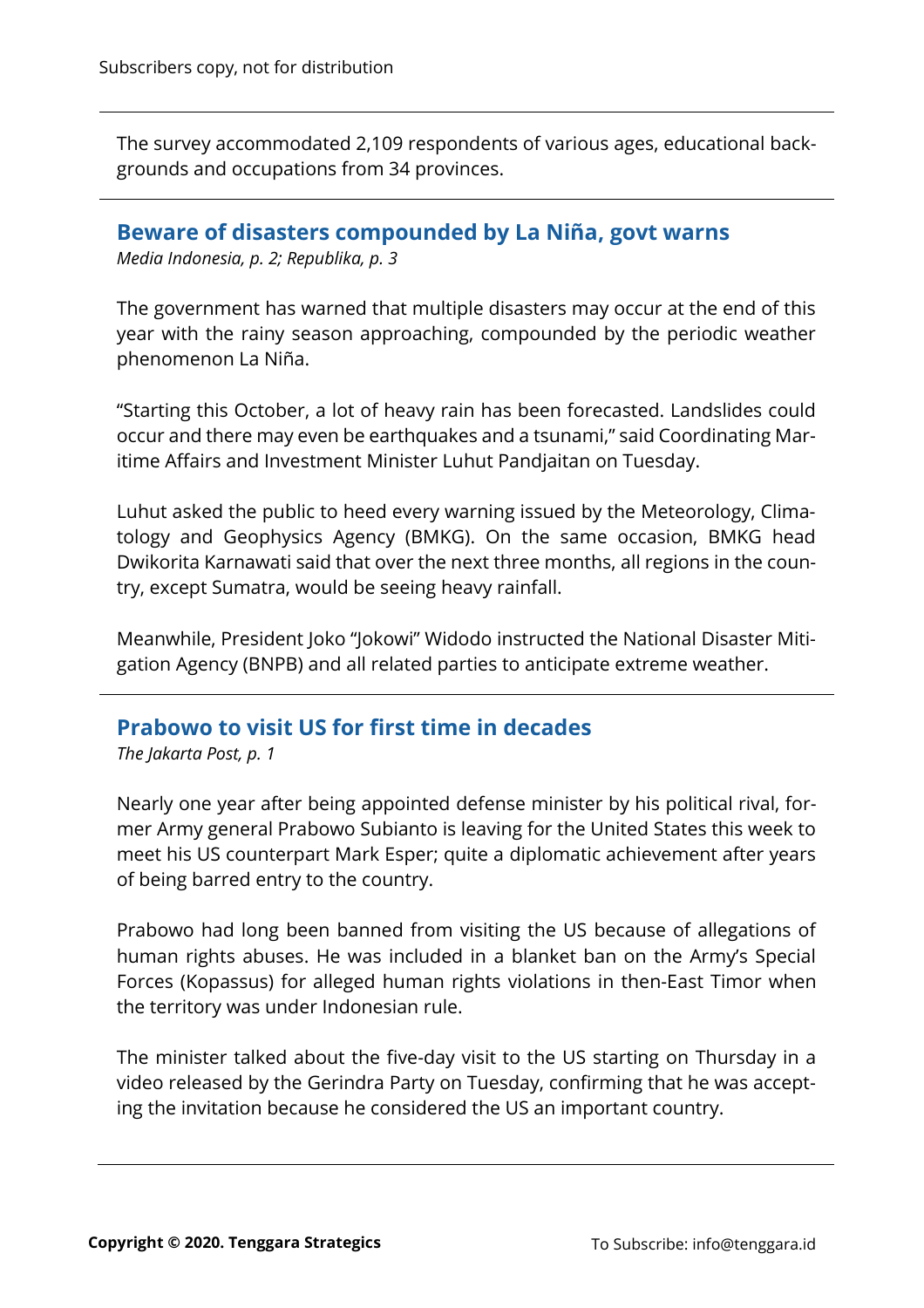"America is an important country and I was invited, so I must fulfill the invitation," Prabowo said, "even though we will have a long journey, [especially with] the COVID-19 pandemic, we still have to respect [the invitation]."

#### **BUSINESS AND ECONOMICS NEWS AND HEADLINES**

# **Bank Mandiri to control state-owned sharia banks merger**

*Bisnis Indonesia, headline*

The merger between three state-owned sharia banks will be done under a capital injection scheme with rights issues. Bank BRI Syariah (BRIS) will become the surviving entity that receives additional capital from Bank Syariah Mandiri (BSM) and BNI Syariah (BNIS). According to SOEs Minister Erick Thohir, the merger is meant to help Indonesia become the center of sharia economy and finance.

Bank Mandiri will become the majority shareholder of the merged bank with more than a 50 percent stake, while Bank Rakyat Indonesia and Bank Negara Indonesia will each receive around 24 percent stake. With this arrangement, Bank Mandiri will have control over the new sharia bank and have the right to appoint the president director and board of commissioners.

The government has formed an integration management office (IMO) to assist with the merger led by BSM's president director, Toni Eko Boy Subari. BNIS president director Abdullah Firman Wibowo will become IMO's head of branding and communication while BRIS president director will become the head of distribution. IMO will be tasked with finalizing the 2021 business projection by November 2020.

As a result of the planned merger, the BRIS public shareholding will be diluted to only 1 percent from the previous 18.47 percent. Thus, BRIS will have to take corporate action to raise its public ownership to fulfil the Indonesia Stock Exchange's 7.5 percent public ownership threshold.

## **Pro-business licensing, pro-worker severance pay**

*Kontan, headline*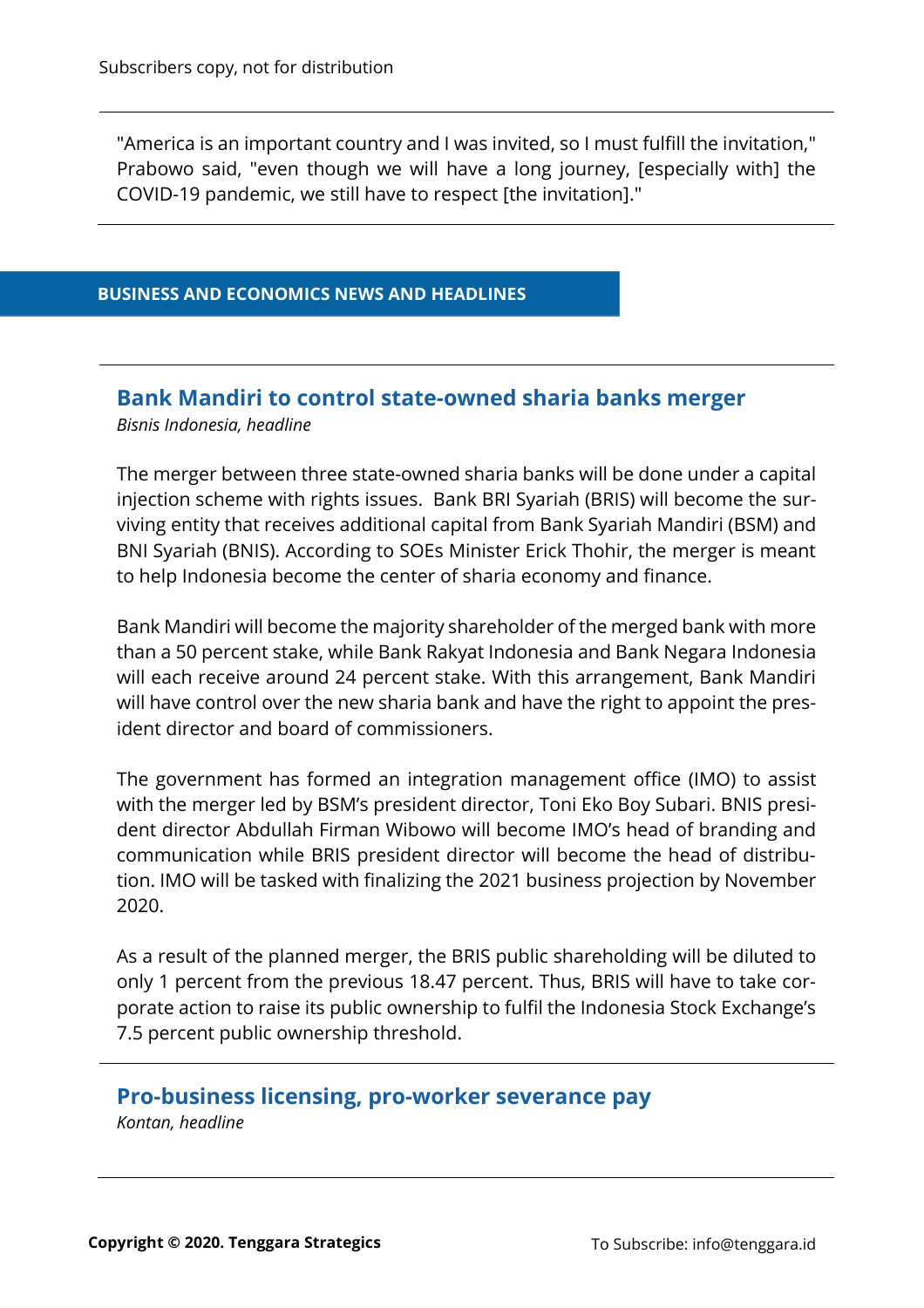The House of Representatives has finally made available the official version of the Job Creation Law to end public speculation over various draft versions that were circulated. The House deputy speaker Azis Syamsudin stated in a press conference that the official version contains 812 pages and guaranteed that no other articles will be sneaked in the draft.

Generally, the omnibus law is seen as a compromise between business and workers' interests. It increases the ease of doing business while also providing better protection for workers. Despite the reduced severance pay, the omnibus law mandates that contract workers and outsourced workers also have a right to severance pay. Besides, there is also a new unemployment benefit scheme.

Indonesian Chamber of Commerce and Industry (Kadin) deputy chairwoman Shinta Kamdani said businesses had made a lot of compromises concerning the severance pay. Businesses will try to maximize the compromise while negotiating the supporting government regulation, she added.

Meanwhile, Indonesia Welfare Labor Confederation (KSBSI) president Elly Rosita Silaban is still against the omnibus law. They do not want severance pay to be reduced or have contract periods to be limited.

# **Bank Indonesia undertakes quantitative easing of Rp 667.6 T**

*Investor Daily, headline*

Bank Indonesia (BI) has taken quantitative easing measures by injecting liquidity into banks amounting Rp 667.6 trillion (US\$ 45.04 billion) as of Oct. 9, 2020, to relax the domestic banks liquidity and subsequently reduce its interest rate.

The measure is mainly disbursed particularly through the monetary expansion of Rp 496.8 trillion and reserve requirements cut of Rp 155 trillion. The liquidity injection also includes the 2020 state budget financing support by purchasing Rp 289.86 trillion of government bonds in the primary market.

BI Governor Perry Warjiyo explained that BI's liquidity injection accounts for 31.23 percent of the third-party fund in the banking system and this has lowered the overnight interbank money market (PUAB) interest rates to 3.29 percent in September 2020.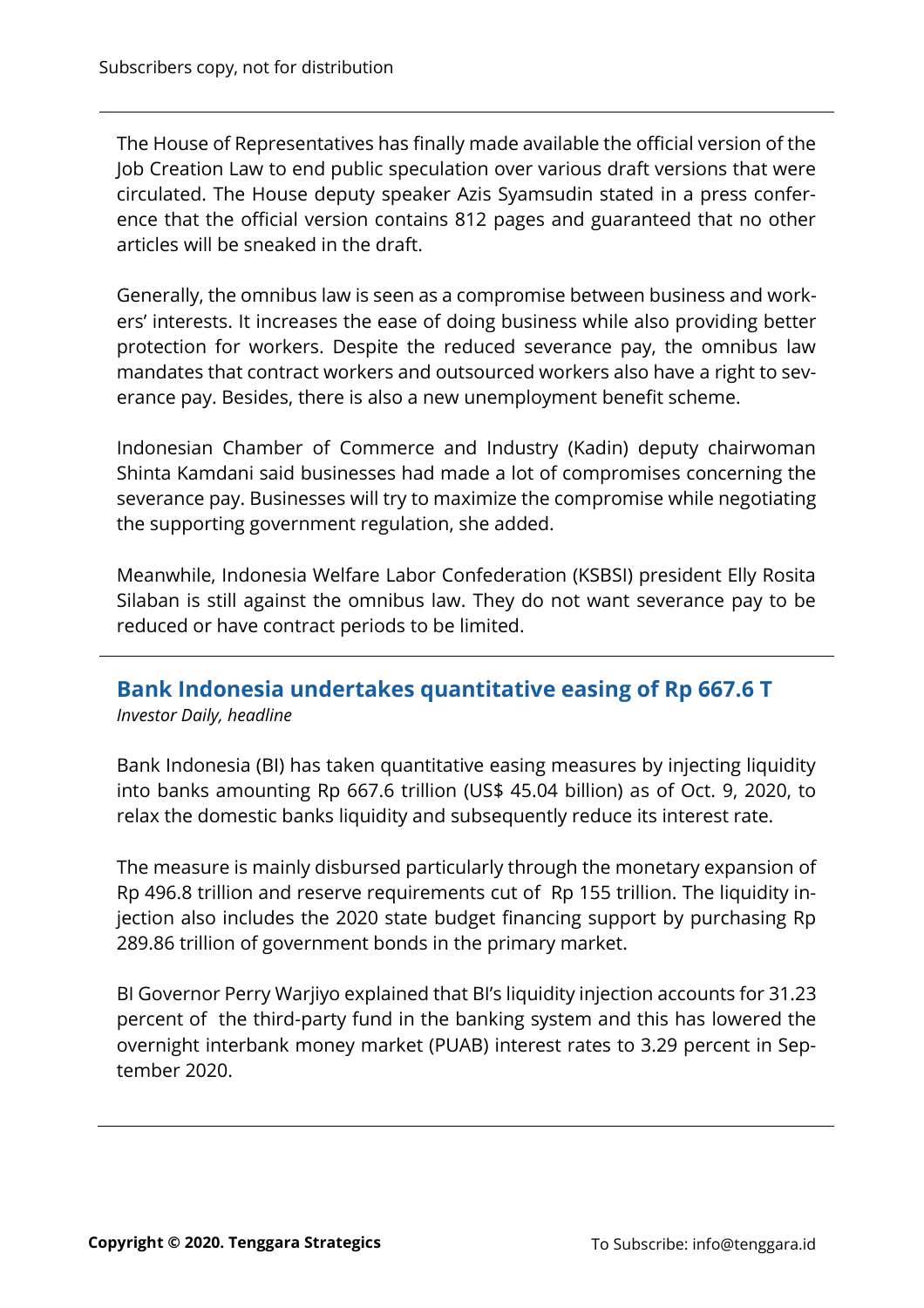Perry said that the monetary expansion conducted by Bank Indonesia was in line with the fiscal stimulus acceleration by government to boost the national economy. BI has purchased Rp 289.86 trillion of government bonds as part of the central bank's support to government budget financing.

To maintain the rupiah's exchange rate stability, Perry said BI would maintain its 7-day reverse repo rate (BI7DRR) at 4.00 percent, deposit facility interest rate at 3.25 percent, and lending facility rate at 4.75 percent.

## **IMF predicts continued GDP slump**

*The Jakarta Post, headline*

Indonesia's economic downturn is likely to be worse than previously expected as Southeast Asia's largest economy struggles to contain the coronavirus pandemic, says the International Monetary Fund (IMF).

Indonesia's gross domestic product (GDP) is now expected to shrink by 1.5 percent this year rather than the 0.3 percent contraction the IMF had projected in June. The downward revision for Indonesia comes as the IMF has turned less pessimistic about the global economy, according to the October update of the World Economic Outlook, published on Tuesday.

Indonesia's economic state remains precarious because of the continuing spread of the pandemic and the adverse impact on severely affected sectors, such as tourism, the Washington-based institution said. "

The IMF projection is largely in line with the government's estimate for a full-year contraction of 0.6 percent to 1.7 percent made in late September, down from GDP growth of 5.02 percent in 2019. Indonesia's GDP was down 5.32 percent year-onyear (yoy) in the second quarter due to falling household spending and investment, with economists and government officials projecting another contraction in the third quarter, which would mark a recession.

The global economy, meanwhile, is expected to shrink by 4.4 percent this year, a less severe contraction compared to the IMF's previous estimate of 4.9 percent, due to better-than-expected second-quarter GDP data in countries where activity began to improve after lockdowns and signs of rapid recovery in the third quarter.

# **Land bank to be established this year**

*Koran Tempo, Business page*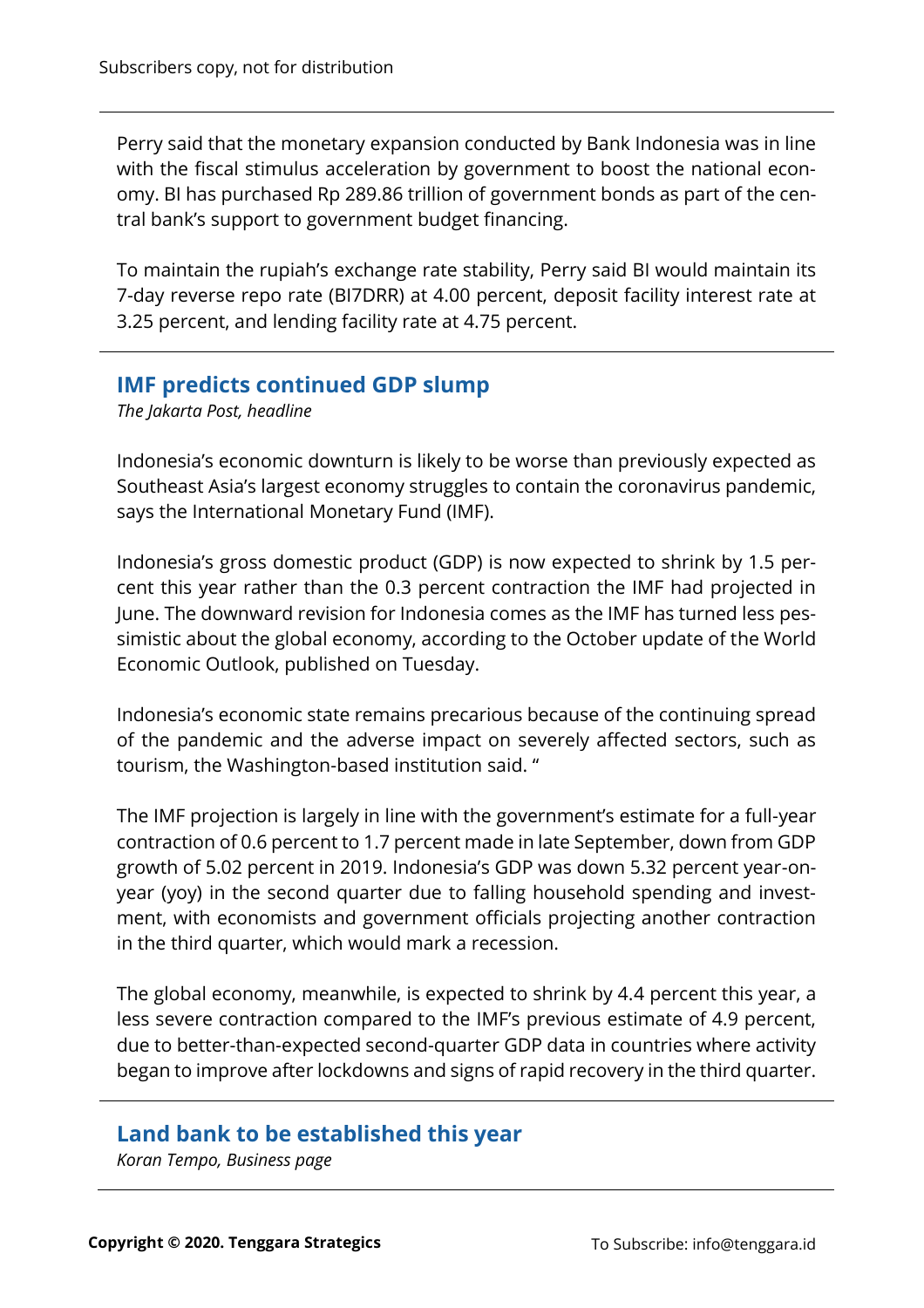Agrarian and Spatial Planning Minister Sofyan Djalil said the ministry was finalizing the draft government regulation on the establishment of the land bank as mandated by the newly-passed the Job Creation Law. Sofyan said the land bank would be established by end of this year.

Sofyan explained that the establishment of the land bank was inspired by Singapore's land manager that managed state-owned land. Sofyan said the ministry acted only as regulator, but there was no single land manager in Indonesia. With the planned land bank as the land manager, Sofyan said, the government would be able to manage state-owned lands better.

Sofyan explained that the land bank would be led by a committee of three ministers, including himself. But the bank's board of directors would be filled by professionals. The bank would likely start its operation next year, when the bank had land under its management. The bank would open its offices in provinces where it had land assets.

Under the omnibus law, the land that would be managed by the land bank includes expiring concession areas with licenses that had not been extended or concession land that had been neglected for two years.

Agrarian Reform Consortium (KPA) secretary-general Dewi Kartika, however, disagreed with the planned establishment of the land bank, arguing that the land bank would serve the interests of businesses. Therefore, KPA would file judicial reviews on the omnibus law's articles on the land bank.